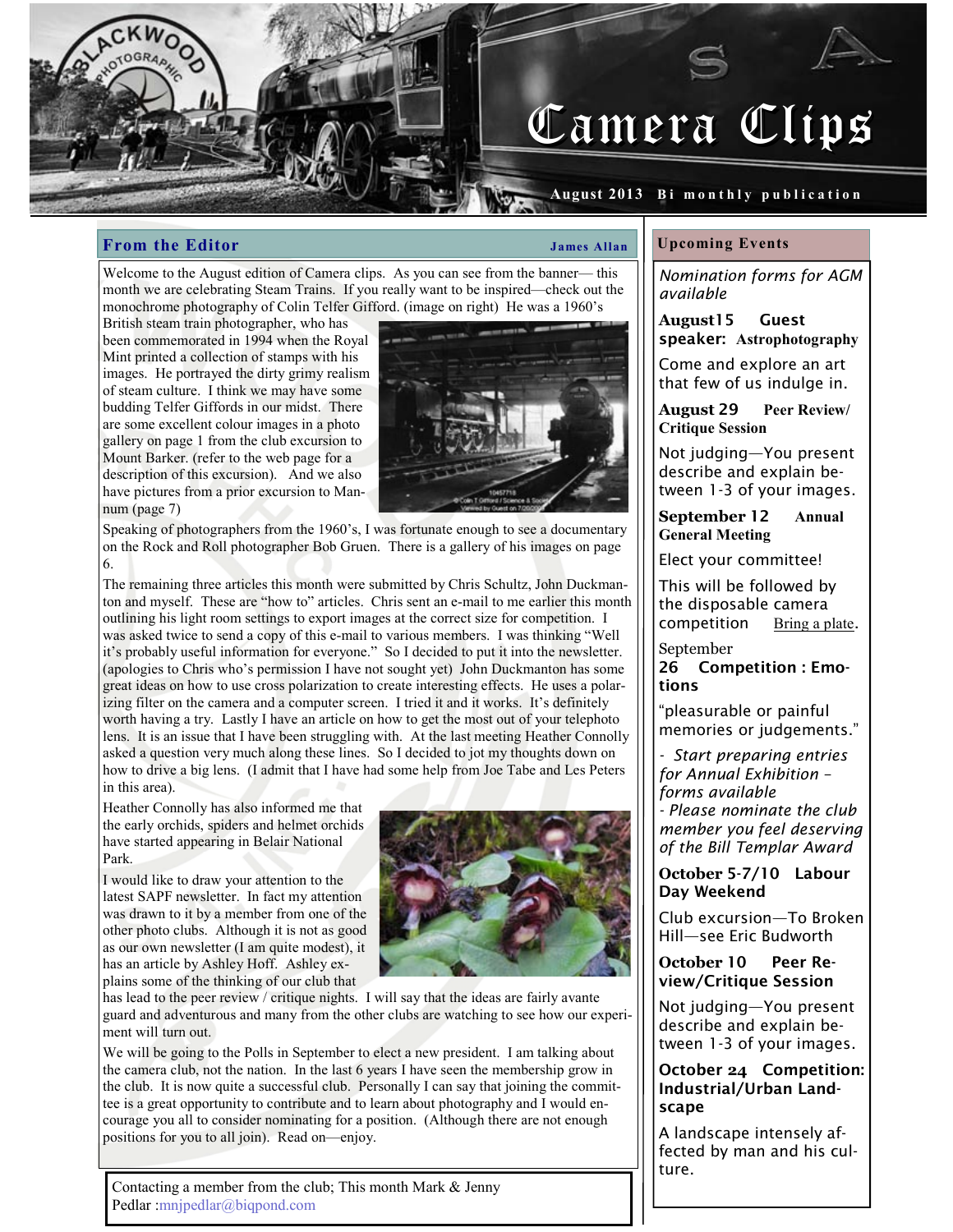$621$ 





Top—Duke of Edinburgh, Ron Hassan,

Middle—Crossing Pt Elliott Viaduct, Graham Field—Steaming, Howard Schulze—Cylinders, Alan Raine Bottom—621, Anne Trebilcock— Driver, Howard Schulze—Attendants. Alan Raine— Coupling, Ken

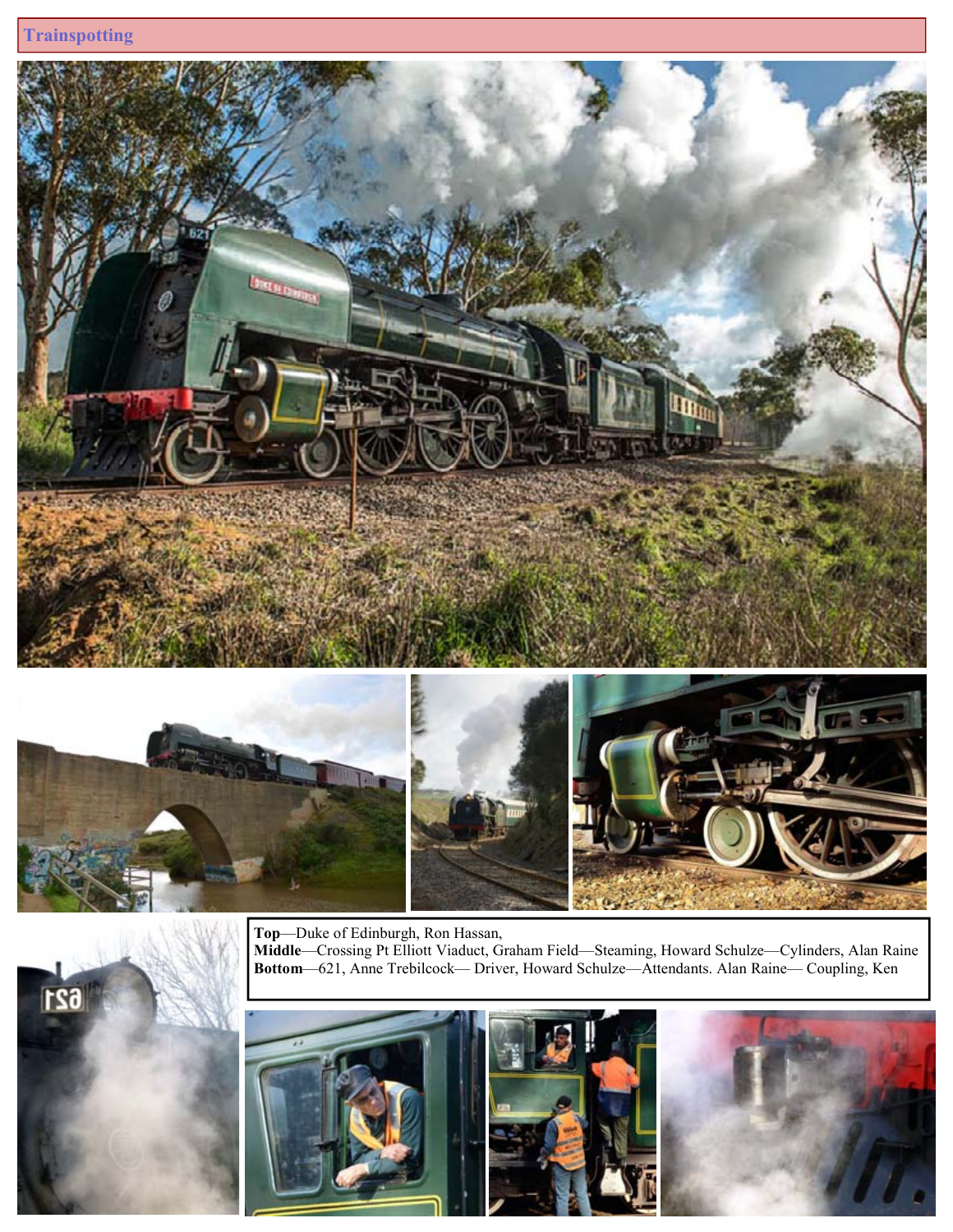# THE WONDERFUL WORLD OF POLARISATION John Duckmanton

For this you will need 2 polarising filters, a good white light source, camera and tripod of course and a small sheet of very clean glass that can be held vertically between the camera and the light source.

All computer monitor screens are polarised and can be used as your light source. It helps to select a blank, white page such as a document page and turn up the brilliance on the monitor. For most of my illustrations here I used a sheet of polarising paper between the camera and an old enlarger as the light source but you can use a slide projector lamp.

Set up the camera and light source opposite each other so that the light can shine directly into the camera.

Switch the light on and look through the camera viewfinder. You should be able to rotate the filter on the camera until the field of view almost blacks out. Dark blue is OK.

To test the system, place a clear plastic ruler in the light path and twist it slightly whilst viewing through the camera. You should see all the colours of the rainbow at stress points. Photograph this if you like but it will be hard to keep still. I usually use a macro lens but most modern zooms get very close.

I would suggest using the aperture setting if you can at wide open (f3.5-f5.6) and maybe moving the light source as close to the subject as possible to fill the field of view – any vignetting can be cropped out on the computer.

So far so good. Now for the glass. A piece 6x4 from a

small photo frame is big enough, in fact you can buy a wooden frame in Blackwood for around \$2.50 at the discount shop. Take the glass out and clean it then staple/glue/ pin a piece of card to the bottom of the frame to give you a vertical holder for the glass! Next you need some cheap cellotape, the yellower the better as the more expensive white stuff doesn't work (try the cheap shop again).

Place 7 or 8 strips of tape on the glass, criss-crossing, vertical etc and then put this between the polarisers. You should get the effect shown in my example. Slight twisting of the polariser on camera should give a kaleidoscope of ever-changing colours. Photograph away, but if it has worked, don't demonstrate it to young children as you may never get your camera back!

If all has gone well, try putting a bit of wrinkled gladwrap over the cellotape, or a clear plastic lid – anything clear and plastic should give you a unique picture.

If you are flushed with success you might want to go on to try some crystals.

Dissolve some pure urea or other soluble garden fertiliser in a little warm water. A teaspoon of each is enough. Spread it out over a small sheet of glass or Perspex and allow to dry undisturbed until it crystallises out. Put between the polarisers again and photograph away. Epsom salts are another good product for this.

The ultimate crystal experience is to use a microscope but this is getting very specialised. Try melting some Flowers of Sulphur onto a microscope slide and allowing it to crystallise out again. One polariser on the light source is often enough to get a good effect, but again experiment.

Better to melt the sulphur outside unless you have a dog to blame for the smell!











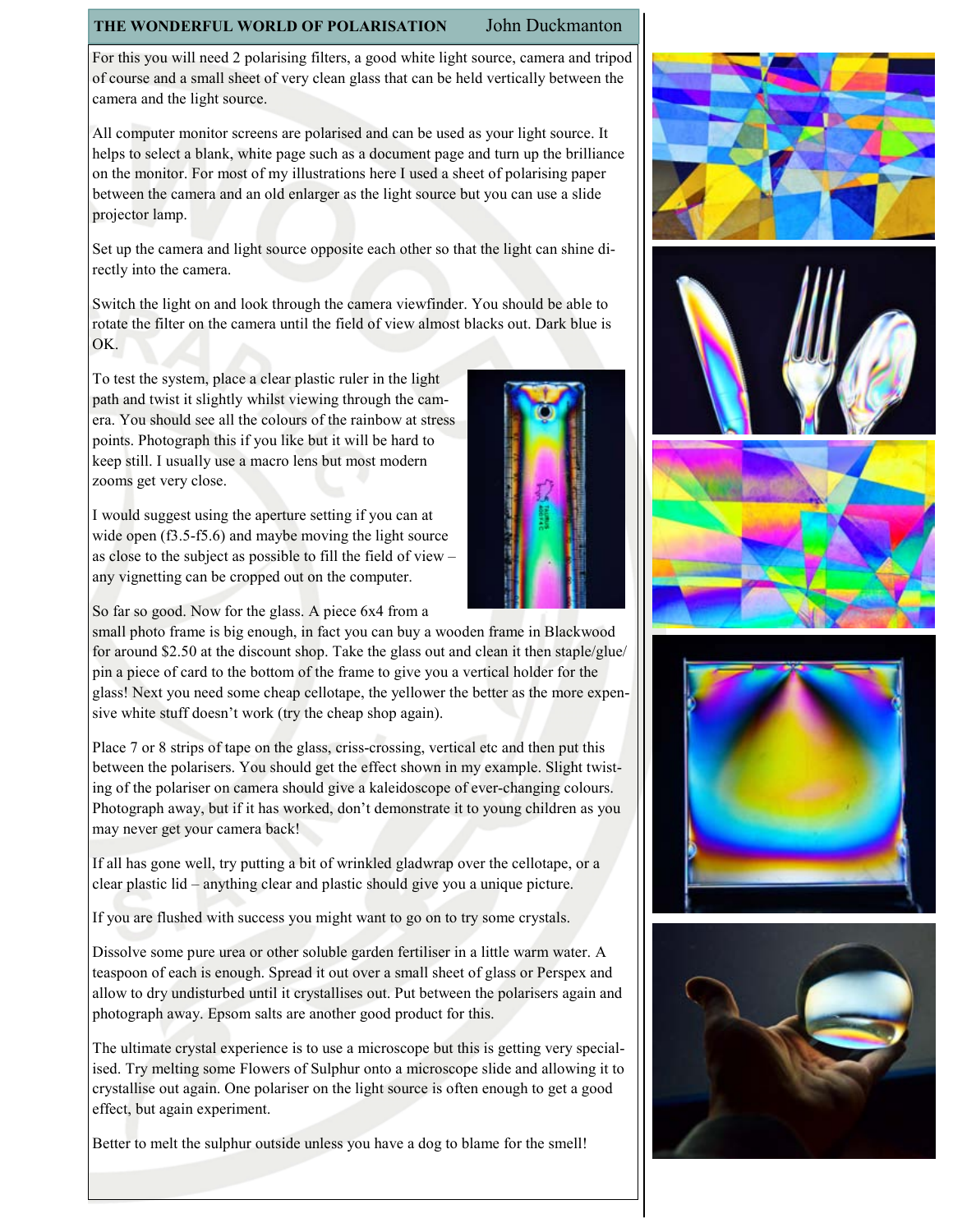### Sizing Images for Competition in lightroom. Chris Schultz

I have had the same question from 3 different members of the club in the last month. The question and answer go something like this:

Question: I'm a beginner with Lightroom 5 and I found how to resize images for email; File .>Export > with Preset for EMail.

 I set up a custom edit at 500K max down the bottom right corner, but the image when it arrives in my INBOX for a test is only 157kb!

What am I doing wrong?

Answer: You are doing nothing wrong.

Your image size when stored as a JPG will vary in size depending on the amount of complexity in the image. (ie how similar are the colour etc.) So an image with only a single colour throughout, even though its 1024x768 72DPI will be much smaller in kb than the same size image with a complex image. Its down to the compression algorithm for JPG. Setting maximum size to 500kb means—"don't exceed that amount". If the amount of compression required is low, then the file can be small and still have minimal JPG compression.

I've attached some images (on the right) to show you what I mean. Each of these images were saved at the same size 1024x768 72DPI . However the file size varies from 64kb to 503 kb depending upon the complexity of the image. The solid colour is the smallest file (64kb), while the 7 colour gradient is larger (181kb) and the sunflower is considerably larger again (503kb). They are all exactly the same resolution

| $\&$ size. The jpeg file size varies                      | <b>V</b> Export Location                                            |
|-----------------------------------------------------------|---------------------------------------------------------------------|
| with the complexity of the col-                           | Export To: Choose folder later (useful for presets)<br>٠            |
| our content.                                              | Polite: (Folder will be chosen after you click the "Esport" button) |
|                                                           | Put in Subfolders                                                   |
| What I do in LR4 is use my own                            | Add to Stack:<br>Below Original -<br>Add to This Catalog            |
| preset which has the following                            | Existing Files: Ask what to do                                      |
| settings:                                                 | <b>File Naming</b>                                                  |
| Export to: Choose folder later                            | P Rename To:<br>Custom Name<br>۰                                    |
| Existing Files: Ask what to do                            | Custom Text: Chris Schultz, Title 3001<br>Stiet Nijedstri           |
| Rename to: Custom Name                                    | Extensions: Lowercase<br>Example: Chris Schultz_Title_XXX.jpg       |
| Custom text: Name Title XXX                               | i- Video                                                            |
| Image Format: Jpeg                                        | <b>V</b> File Settings                                              |
| Colour Space: sRGB                                        | Inage Format: JPEG<br>100                                           |
| Limit file size to: 500k                                  | V Limit File Size To:<br>Color Space: sRGB<br>500                   |
| Resize to fit: Long edge                                  | <b>Image String</b>                                                 |
| 1024 pixels                                               | P Resize to Fit:<br>Long Edge<br>Don't Enlarge                      |
| 72 pixels per inch                                        | 1024<br>Resolution: 72<br>pixels per inch.<br>pixels:               |
|                                                           |                                                                     |
| LR5 should have something like                            | <b>Output Sharpening</b>                                            |
| that - the important settings are                         | Ansuric Standard<br>Soleen<br>$\sim$<br>Sharpen For:                |
|                                                           | <b>V</b> Hetadata                                                   |
| • the File Setting of Limit File                          | $\overline{M}$<br>۰                                                 |
| Size to 500 $kb$ and JPG/sRGB.                            | J Renove Location Info                                              |
| The Image Quality is automati-                            | Write Keywords as Lightroom Hierarchy                               |
| cally adjusted (the more com-                             | Watermarking                                                        |
| pression the worse it is)                                 | Watermark:<br>CGS verboil                                           |
| • the Image Sizing - note the                             | <b>Post-Processing</b><br><b>Do nothing</b>                         |
| 1024 pixels on the long side and the resolution of 72 dpi |                                                                     |

### In Photoshop

In Photoshop you are asked to select a JPG compression ratio. A higher compression will result in a smaller file size. If the compression is too great you will see banding and pixilation of the colours. When using Photoshop, I start at the highest image quality (largest file size) and gradually turn up the compression (turn down the quality) until I get the file size just under 500kb. Sometimes I will achieve 495kb, but at other times the best I can achieve is 250kb. Lightroom will do this jug-

| <b>JPIG Options</b>                 |                |
|-------------------------------------|----------------|
| Matte: None                         | $-\alpha$      |
| <b>Image Options</b>                | Cancel         |
| Quality: 12 Maximum                 | <b>Preview</b> |
| trival file<br>large file           | \$25.00        |
|                                     |                |
| Format Options                      |                |
| C Baseline ("Standard")             |                |
| O Baseline Optimized<br>Progressive |                |
| Roma 3                              |                |

# gling automatically when you set the "limit file size" box.

### Uniform colour—64kb

## 1 Colour Gradient—139kb

# 2 Colour Gradient—151kb



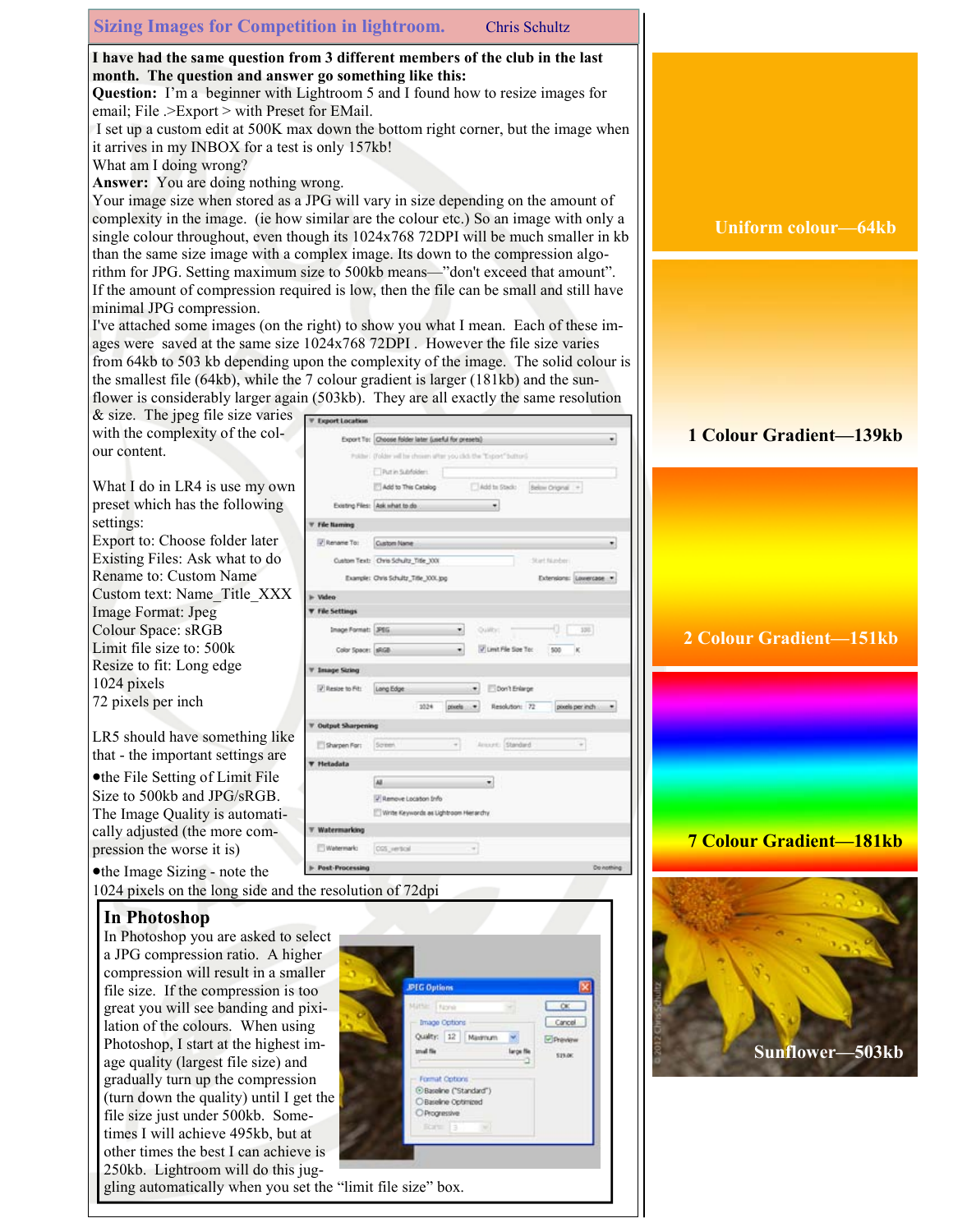#### Driving a Big Lens — Sames Allan

When I was at Mannum, a kite swooped down low and grabbed a fish. I snapped the scene with my Nikkor 300mm lens and 1.6 teleconvertor. Chris and Richard were standing right behind me and took the same shot with their Sigma 120-400mm zoom lens. Why was mine less sharp than their shots? This question is the reason I am writing this article. Actually Heather Connolly asked a similar question in a different way at the recent critique night. "What settings should I use when I'm doing bird photography?" I think she was concerned about what shutter speed to select.

In my minds eye I should be able to pick up my camera, swing it around 90 degrees to focus on an overhead flying bird, have the camera focus automatically and take a salvo of 5 to 10 crisp and sharp images as it flies away. Why doesn't it always happen like that? Have I got a dud lens? Have I got the wrong settings? Am I a bad photographer?

As I researched this question I have come to the following understandings.

1. Back Focus. Can my lens take a sharp photo? Sometimes the lens may be mounted a little too far forward or behind the ideal position. This is called back focus. Interestingly my camera (and many brands) have a feature that will allow the camera to adjust for this. What you have to do is take a photograph of a special target designed to detect back focus. It consists of a bullseye on one side and a sloping ruler angled towards the camera on the other. When the camera auto focuses on the target, you will expect the ruler to be sharpest at the mid point. If the sharpest point occurs behind or in front of the target, then you will have to make an adjustment for the lens. My lens was perfectly positioned.

2. Is the camera stable enough? Frances always told me that hand shake would blur photos if you used a shutter speed less than  $1/60<sup>th</sup>$  of a second. I got a bit cocky with my little Nikon / Panasonic cameras taking hand held photos down to 1/4 a second with minimal blurring. I guess this was possible because I would brace myself, hold my breath and turn on the image stabilisation. With the big lens it is not so easy. I am trying to hold a much larger weight. The big lens tends to tip forward. Furthermore the long focal length tends to amplify the effect of my hand shake. A little bit of shake will cause more blurring in the long lens than my wide angle lens. It's like trying to sign your name while holding the pencil from the eraser end. You have less control over the tip and it wanders all over the place. I have read that for a 35mm camera you should select a shutter speed equivalent to 1/focal length of the lens. In my case this is not 1/300. It is more like 1/600 because of the 1.6 teleconverter and the 1.5 cropped sensor. Unlike Chris and Richard my old Nikkor lens has no image stabilisation (IS) capabilities. IS has the effect of improving the acceptable hand held shutter speed by around two stops. ( back to 1/150) I think this is the chief reason why their photos were sharper than mine. So what should I do? Turn up the shutter speed? This means I may loose out in other areas – like f stop and ISO. There is another answer. I don't need to take all my shots hand held. I can use a tripod. In fact a monopod is used by a lot of bird photographers. I watched an interesting Youtube clip of a photographer who attained amazing flexibility on a monopod with a few cheap accessories. I will have to explore this option. Another recommendation was to use the flash. (preferably a speedlite on the flash shoe) Using a flash will improve the lighting and thus the shutter speed and reduce the impact of hand vibration.

3. The F-stop. I looked at some of the photos taken with the big lens. There is a narrow depth of field with a pleasing Bokeh (the blurred areas). However the narrow depth of field was also causing problems. The eye of the duck was sharp, but the bill and the feathers on the neck were both blurred. This is more of a problem when the subject is closer to me. I had the lens fully open,  $(f/4)$  but I would do better by shutting it down a bit. $(f:5.6 \text{ up to } f:8)$ . There is another effect to be aware of. The central sharp area of the photo (eye of the duck) is sharper on many lenses once it is stopped down 1 or 2 stops. An F/4 lens will not be as sharp at f:4 than a  $F/2.8$  lens at the same aperture f:4. In summary, for both of these reasons – it is better to shut the lens down a little bit. Jo Tabe calls this the "sweet spot"

4. Shooting mode. I have heard all sorts of different recommendations for various reasons. Should I use aperture priority / shutter priority or program mode? Spot or area focus? Should I allow continuous focus tracking, or focus locking? I'm not sure I've got this all sorted yet. I'll tell you what I do. I go straight to aperture priority, closing the lens down 1 or 2 stops, with ISO set at 400 (to allow a faster shutter speed) – but allowing the camera to increase the ISO up to 1600 if the shutter speed drops below 1/125. I use spot focus and continuous tracking to capture birds in flight. I have all these settings preset in the custom shooting mode, so I can flick to it quickly when I need to. Sometimes I might just switch over to shutter priority set at 1/1000 of a second.

Well there you have it. I don't know all the answers. I suspect that my initial expectations are too high for my lens. By experimenting I can get a feel for its capabilities. By some small fine tuning I can get sharp photos at a good focal length (around 600mm equivalent). Certainly they are sharper than an equivalent photo on my old Panasonic. I hope these comments are helpful.

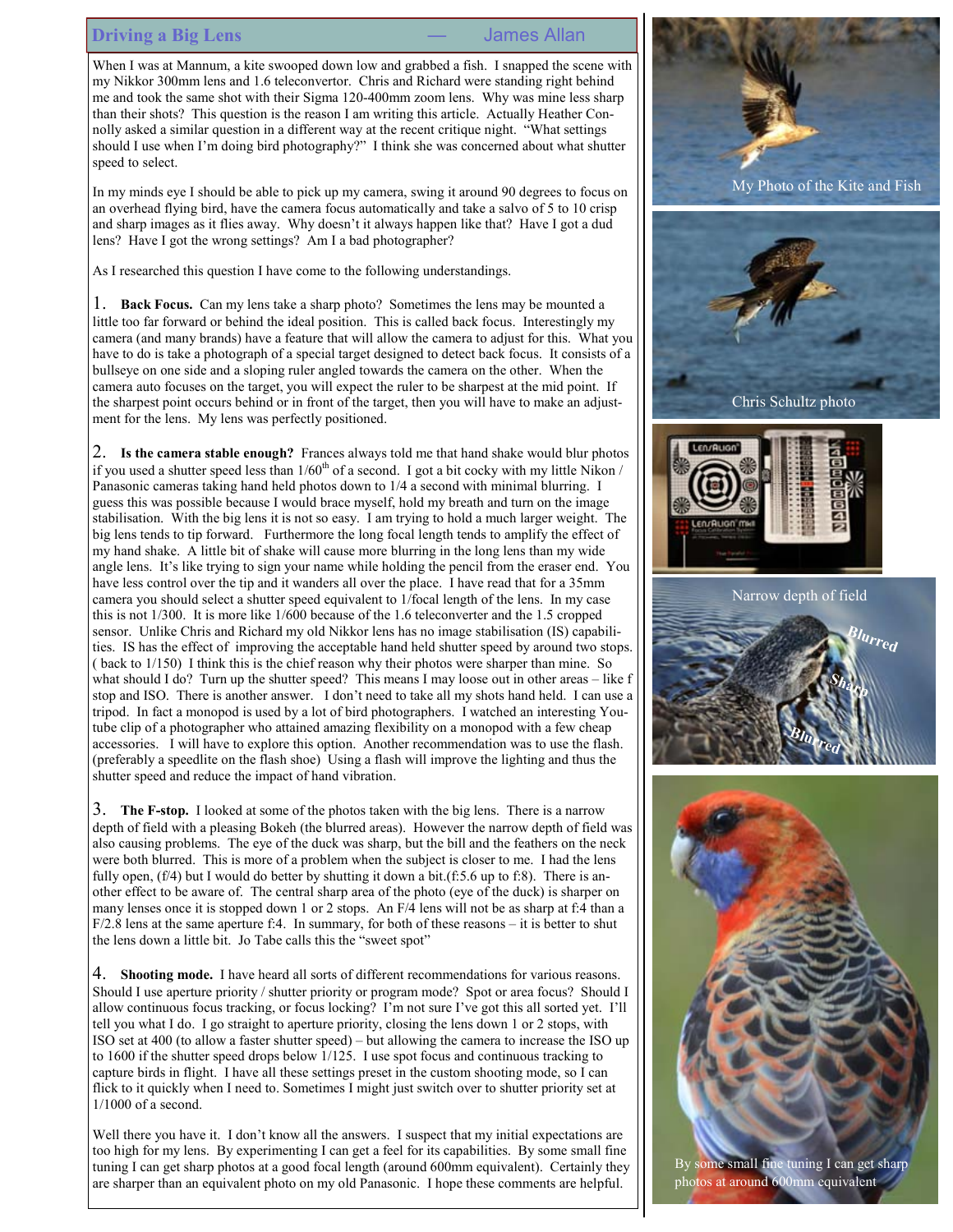# Photo Essay—Bob Gruen—Rock and Roll Images

















Last week I was fortunate enough to see a BBC documentary on the New York Rock and Roll photographer Bob Gruen. Bob is one of the most well-known and respected photographers in rock and roll. He has captured the music scene for over forty years in photographs that have gained worldwide recognition.

Shortly after John Lennon moved to New York in 1971, Bob became John and Yoko's personal photographer and friend, making photos of their working life as well as private moments. In 1974 he created the iconic images of John Lennon wearing a New York City t-shirt and standing in front of the Statue of Liberty making the peace sign - two of the most popular of Lennon's images.

As chief photographer for Rock Scene Magazine in the '70s, Bob specialized in candid, behind the scenes photo features. In the documentary Bob lamented not achieving the technical skill of studio photographers. However the artists that he photographed testified to his knack for capturing the emotional climax that set him apart from his peers. Part of his skill was in befriending and accompanying his subjects so that they relaxed and acted more naturally in front of his camera. In the spring of 2007 FAAP University in Sao Paulo, Brazil presented an exhibition of Bob Gruen's work. Titled ROCKERS, the exhibition attracted 40,000 visitors. Bob's "Sid Vicious with Hot Dog" photo

was acquired by The National Portrait Gallery, London, in 1999 for their permanent collection.